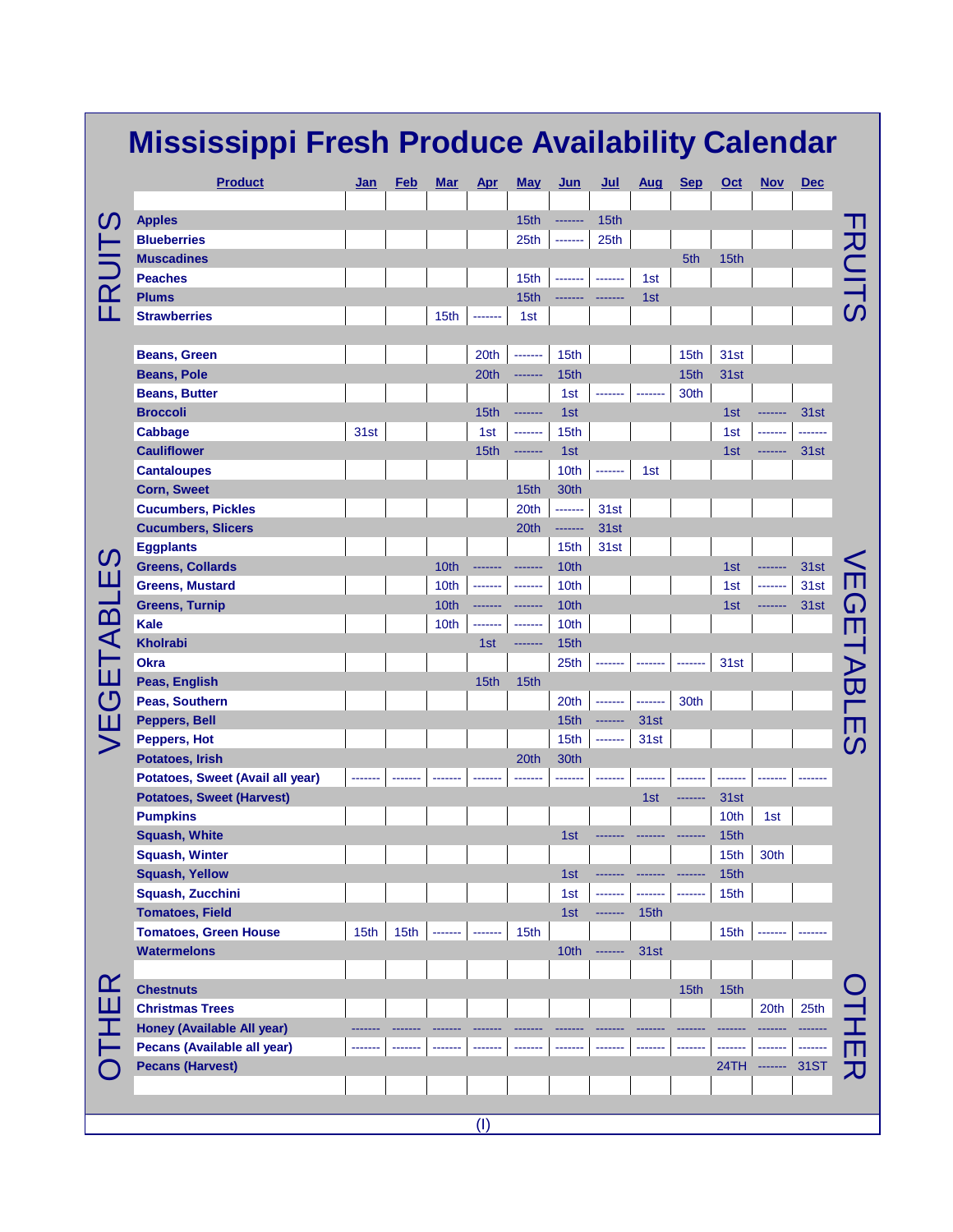## **Planting Guide**

| Vegetable               | Seeds or plants<br>per 100 ft. | Depth of<br>planting<br>(inches) | <b>Distance</b><br>between<br>plants<br>(inches) | Average<br>crop<br>expected per<br>100 ft. | Average<br>no. of<br>Days To<br>Harvest |
|-------------------------|--------------------------------|----------------------------------|--------------------------------------------------|--------------------------------------------|-----------------------------------------|
| Asparagus               | 1 oz.<br>65 plants             | 1<br>$6 - 8$                     | 18                                               | 30 lbs.                                    | 2 yr.                                   |
| Beans, snap bush        | $1/2$ lb.                      |                                  | $3-6$                                            | 60 lbs.                                    | 50-55                                   |
| Beans, snap pole        | $1/2$ lb.                      | 1                                | $4 - 12$                                         | 80 lbs.                                    | 65                                      |
| Beans, lima bush        | $1/2$ lb.                      | 1                                | $3-6$                                            | 47 lb. in shell<br>18 lb. shelled          | 65                                      |
| Beans, lima pole        | $1/2$ lb.                      | 1                                | $4 - 12$                                         | 66 lb. in shell<br>25 lb. shelled          | 80                                      |
| <b>Beets</b>            | 1 oz.                          | 1/2                              | $\overline{2}$                                   | 75 lbs.                                    | 65                                      |
| <b>Broccoli</b>         | $1/8$ oz.                      | $1/4 - 1/2$                      | 18-24                                            | 50 lb.                                     | 80-115                                  |
|                         | 50-65 plants                   |                                  | 18-24                                            | 50 lb.                                     | 75                                      |
| Cabbage                 | $1/8$ oz.                      | $1/4 - 1/2$                      | $12 - 18$                                        | 150 lbs.                                   | 100                                     |
|                         | 65-100 plants                  |                                  | $12 - 18$                                        | 150 lbs.                                   | 80                                      |
| Cabbage, Chinese        | $1/8$ oz.                      | $1/4 - 1/2$                      | 12                                               | 100 lbs.                                   | 80                                      |
| Carrot                  | $1/8$ oz.                      | $1/4 - 1/2$                      | $\overline{2}$                                   | 100 lbs.                                   | 75                                      |
| Cauliflower             | $1/8$ oz.                      | $1/4 - 1/2$                      | 18-24                                            | 80 lbs.                                    | 80-115                                  |
|                         | 50-65 plants                   |                                  | 18-24                                            | 80 lbs.                                    | 65                                      |
| Chard, Swiss            | 1 oz.                          | $1/4 - 1/2$                      | $6\phantom{1}$                                   | 75 lbs.                                    | 50                                      |
| <b>Collard and Kale</b> | $1/4$ oz.                      | $1/4 - 1/2$                      | $8 - 16$                                         | 150 lbs.                                   | 55                                      |
| Corn, Sweet             | 3-4 oz.                        | $1 - 2$                          | 12                                               | 10 doz.                                    | 80                                      |
| Cucumber                | $1/2$ oz.                      | 1                                | $12 - 18$                                        | 100 lbs.                                   | 55                                      |
| Eggplant                | 50 plants                      |                                  | 24                                               | 150 lbs.                                   | 85                                      |
| Lettuce, Head           | $1/4$ oz.<br>75-100 plants     | 1/4                              | 12<br>$12 - 14$                                  | 75 head<br>75 head                         | 80-115<br>80                            |
| Lettuce, Leaf           | $1/4$ oz.                      | 1/4                              | $8 - 12$                                         | 50 lbs.                                    | 50                                      |
| Muskmelon               | $1/4$ oz.                      | 1                                | 36-48                                            | 100 fruit                                  | 90                                      |
| Mustard                 | $1/4$ oz.                      | $1/4 - 1/2$                      | $\overline{2}$                                   | 100 lbs.                                   | 45                                      |
| Okra                    | 1 oz.                          | 1                                | $12 - 18$                                        | 90 lbs.                                    | 65                                      |
| Onion, green            | 600 sets or plants             |                                  | $\overline{2}$                                   | 100 bunches                                | 35                                      |
| Onion, bulb             | 220 sets or plants             |                                  | 6                                                | 100 lbs.                                   | 110                                     |
| Parsley                 | $1/8$ oz.                      | 1/4                              | $4 - 6$                                          | 30 lbs.                                    | 90                                      |
| Peanut                  | $1/2$ lb.                      | $1 - 2$                          | $3 - 4$                                          | 45 lbs. green<br>15 lbs. dry               | 110                                     |
| Pea, English            | $1$ lb.                        | $1 - 2$                          | $\overline{2}$                                   | 30 lbs. in shell                           | 65                                      |
| Pea, Southern           | $1/2$ lb.                      | 1                                | $4 - 6$                                          | 40 lbs. in hull                            | 65                                      |
| Pepper, Bell            | 50 plants                      |                                  | 24                                               | 150 lbs.                                   | 75                                      |
| Potato, Irish           | 10 lbs.                        | 4                                | 12                                               | 150 lbs.                                   | 100                                     |
| Potato, Sweet           | 75-100                         |                                  | 12                                               | 100 lbs.                                   | 120                                     |
| Pumpkin                 | $1/2$ oz.                      | $1 - 2$                          | 48                                               | 300 lbs.                                   | 90-110                                  |
| Radish                  | 1 oz.                          | 1/2                              | 1                                                | 40 lbs.                                    | 28                                      |
| Rutabaga                | $1/2$ oz.                      | $1/4 - 1/2$                      | 12                                               | 90 lbs.                                    | 90                                      |
| Spinach                 | $1/2$ oz.                      | 1/2                              | $\overline{4}$                                   | 70 lbs.                                    | 45                                      |
| Squash, summer          | $1/2$ oz.                      | 1                                | 36                                               | 150 lbs.                                   | 55                                      |
| Squash, winter          | $1/2$ oz.                      | $\mathbf{1}$                     | 48                                               | 100 lbs.                                   | 90                                      |
| Tomato                  | 35-65 plants                   |                                  | 18-36                                            | 125 lbs.                                   | 70                                      |
| Turnip, greens          | $1/4$ oz.                      | $1/4 - 1/2$                      | $2 - 3$                                          | 50-100 lbs.                                | 50                                      |
| Turnip, roots           | $1/4$ oz.                      | $1/4 - 1/2$                      | $2 - 3$                                          | 50-100 lbs.                                | 60                                      |
| Watermelon              | $1/2$ oz.                      | $1-1$ $1/2$                      | 48-72                                            | 60 fruit                                   | 85                                      |

(II) \*Source: Mississippi State University Extension Service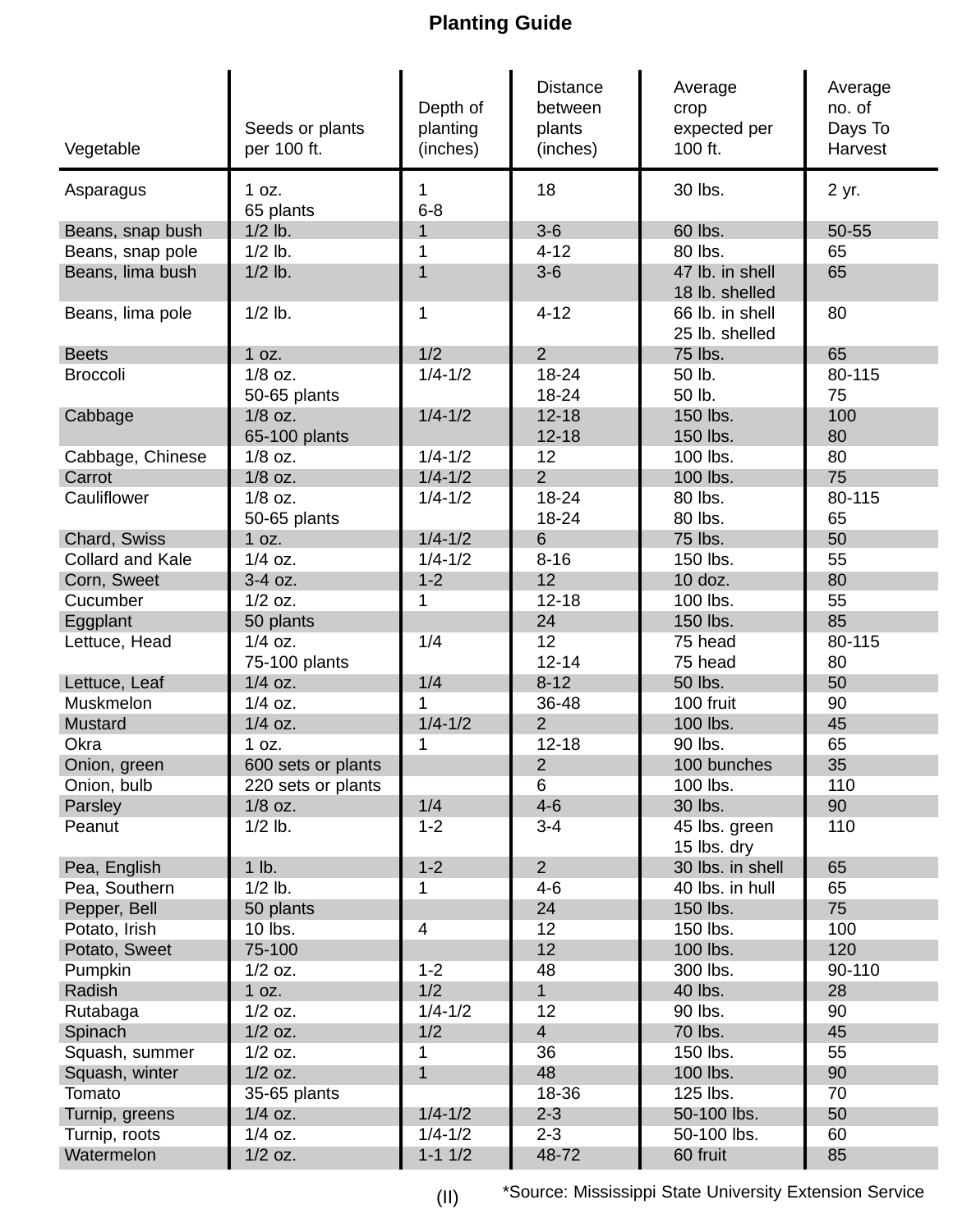## **Median Date of Last Freeze in Spring**

Washingtor

Sharkey

**L**efferson

Use the map and chart in this section to determine dates for planting vegetables in your area. Use the map to identify the zone (1, 2, 3, 4, or 5) in which you farm. Some Mississippi counties are in only one zone, while others are in more than one.

The zones are based on weather data for the median (most frequent) dates of last freezes (temperature of 32 or less) in spring. In some years the last freeze occurs earlier, and in some years later, than the median dates. The zones are listed at the top of the chart. The cool- and warm-season vegetables are listed on the left, and the recommended planting dates make up the body of information in the chart. **Bolivar** 

Beets, for example, are recommended for planting in zone 1 from February 1 to March 1. The starting dates are 4 and 6 weeks before the last median frost date for the zone for cool-season vegetables, and 2 and 4 weeks after the last median frost date for warm-season vegetables.

The cut-off date for planting cool-season vegetables is to provide sufficient time for the vegetables to mature before the heat of summer. The cut-off date for planting warm-season vegetables is to permit maturity and harvest before disease, insect, and weather pressures become too great and before cold temperatures in the fall.

Most cool-season vegetables can be planted in both spring and fall. This gives two opportunities for successful harvests. Most warm-season vegetables can be planted over a period of several weeks ranging from mid-spring to mid-summer.

Multiple plantings at 10-day intervals of beans, corn, peas, radish, and leafy greens within the recommended planting intervals provide for successive harvests. Some of the cool-season vegetables; such as broccoli, cabbage, Chinese cabbage, cauliflower, collards, **3** kale, spinach, and rutabaga pro-Adam duce better when grown in the fall. These plants mature as the weather is getting cooler, and they are of better quality and Wilkinson produce over a longer period of time.

| March 1-11         |
|--------------------|
| <b>March 12-21</b> |
| <b>March 22-26</b> |
| <b>March 27-31</b> |
| April 1-10         |
|                    |

Planting zones -- to use the map, find your county and determine in which zone it is located. Then find the vegetable planting dates for your zone in the charts on the next two pages. (III) Source: Mississippi State University Extension Service

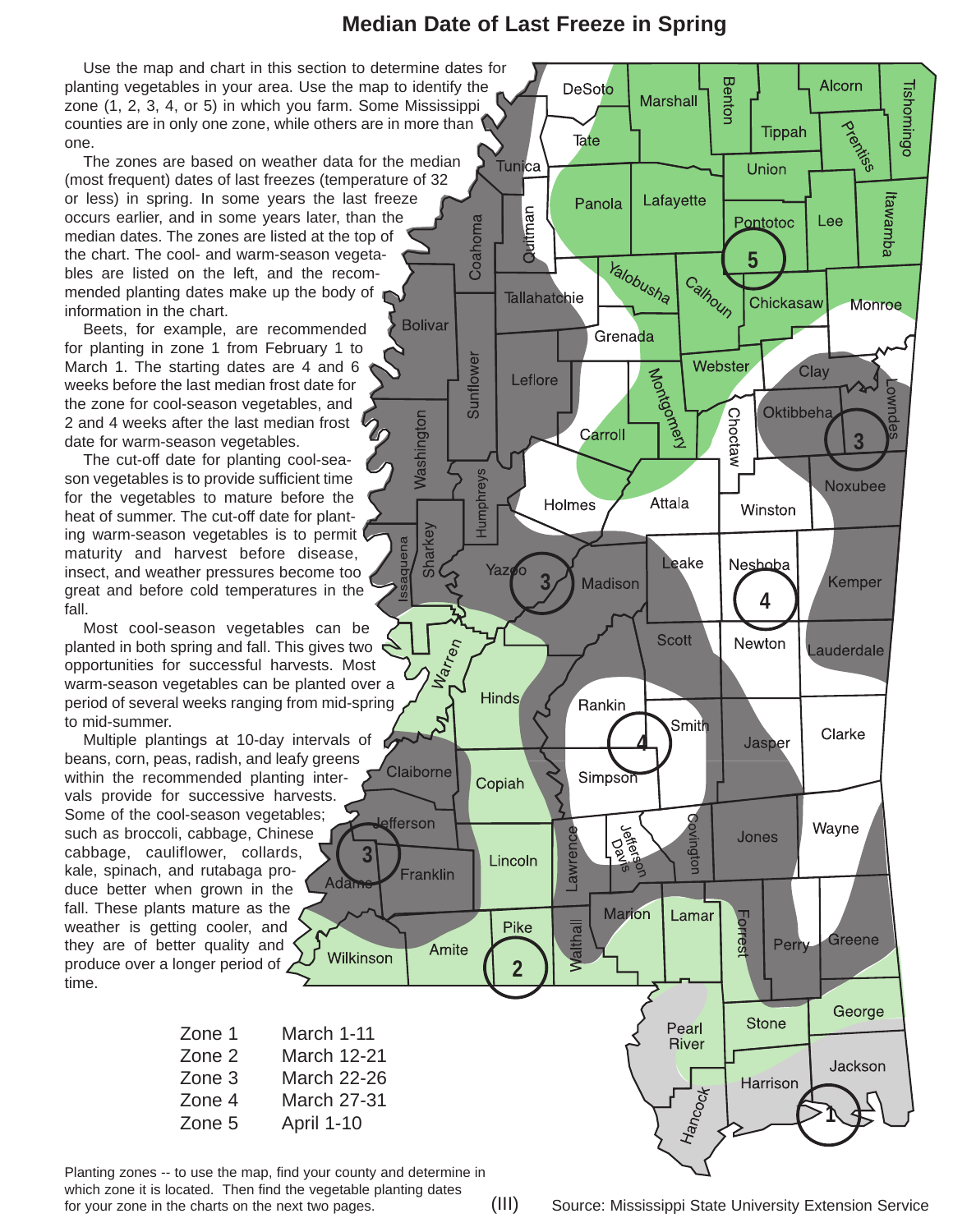## **Cool Season Vegetables Planting Dates**

| Vegetable            | Zone 1         | Zone 2        | Zone 3        | Zone 4  | Zone 5         |
|----------------------|----------------|---------------|---------------|---------|----------------|
| <b>Beets</b>         | Feb. 1         | Feb. 12       | Feb. 22       | Feb. 27 | <b>Mar. 3</b>  |
|                      | <b>Mar. 1</b>  | Mar. 15       | Apr. 1        | Apr. 1  | Apr. 5         |
| Broccoli (plants)    | Feb. 1         | Feb. 12       | Feb. 22       | Feb. 27 | Mar. 3         |
|                      | Feb. 15        | Mar. 1        | Mar. 10       | Mar. 15 | Mar. 20        |
| Cabbage, Collards    | Feb. 1         | Feb. 12       | Feb. 22       | Feb. 27 | <b>Mar. 3</b>  |
| (plants)             | Feb. 15        | Mar. 1        | Mar. 15       | Mar. 20 | Apr. 1         |
| Carrots              | Jan. 20        | Jan. 29       | Feb. 8        | Feb. 13 | Feb. 18        |
|                      | Apr. 15        | Apr. 15       | Apr. 15       | Apr. 15 | Apr. 15        |
| Cauliflower (plants) | Feb. 1         | Feb. 12       | Feb. 22       | Feb. 27 | Mar. 3         |
|                      | Feb. 15        | Mar. 1        | Mar. 10       | Mar. 15 | Mar. 20        |
| <b>Chard, Swiss</b>  | Feb. 1         | Feb. 12       | Feb. 22       | Feb. 27 | Mar. 3         |
|                      | Mar. 1         | Mar. 15       | Apr. 1        | Apr. 1  | Apr. 5         |
| Kohlrabi             | <b>Jan. 20</b> | Jan. 29       | Feb. 8        | Feb. 13 | <b>Feb. 18</b> |
|                      | <b>Mar. 1</b>  | Mar. 15       | Apr. 1        | Apr. 1  | Apr. 5         |
| Lettuce, head        | Jan. 20        | Jan. 29       | Feb. 8        | Feb. 13 | Feb. 18        |
|                      | Mar. 1         | Mar. 1        | Mar. 1        | Mar. 5  | Mar. 10        |
| Lettuce, leaf        | <b>Jan. 20</b> | Jan. 29       | Feb. 8        | Feb. 13 | Feb. 18        |
|                      | Apr. 1         | Apr. 1        | Apr. 1        | Apr. 10 | Apr. 15        |
| <b>Mustard</b>       | Feb. 1         | Feb. 12       | Feb. 22       | Feb. 27 | Mar. 3         |
|                      | Apr. 1         | Apr. 1        | Apr. 15       | Apr. 15 | Apr. 20        |
| Onions (sets or      | <b>Jan. 20</b> | Jan. 29       | Feb. 8        | Feb. 13 | <b>Feb. 18</b> |
| plants)              | <b>Mar. 1</b>  | <b>Mar. 1</b> | <b>Mar. 1</b> | Mar. 1  | Mar. 15        |
| Peas, English        | Jan. 20        | Jan. 29       | Feb. 8        | Feb. 13 | Feb. 18        |
|                      | Mar. 10        | Mar. 10       | Mar. 15       | Mar. 20 | Apr. 1         |
| Potato, Irish        | <b>Jan. 20</b> | Jan. 29       | Feb. 8        | Feb. 13 | Feb. 18        |
|                      | Feb. 15        | <b>Mar. 1</b> | <b>Mar. 1</b> | Mar. 10 | Mar. 15        |
| Radish               | Feb. 1         | Feb. 12       | Feb. 22       | Feb. 27 | Mar. 3         |
|                      | Mar. 15        | Mar. 15       | Apr. 1        | Apr. 15 | Apr. 25        |
| Spinach              | <b>Jan. 20</b> | Jan. 29       | Feb. 8        | Feb. 13 | Feb. 18        |
|                      | Feb. 15        | <b>Mar. 1</b> | Mar. 15       | Mar. 15 | Mar. 15        |
| <b>Turnips</b>       | Feb. 1         | Feb. 12       | Feb. 22       | Feb. 27 | Mar. 3         |
|                      | Apr. 1         | Apr. 1        | Apr. 15       | Apr. 15 | Apr. 20        |